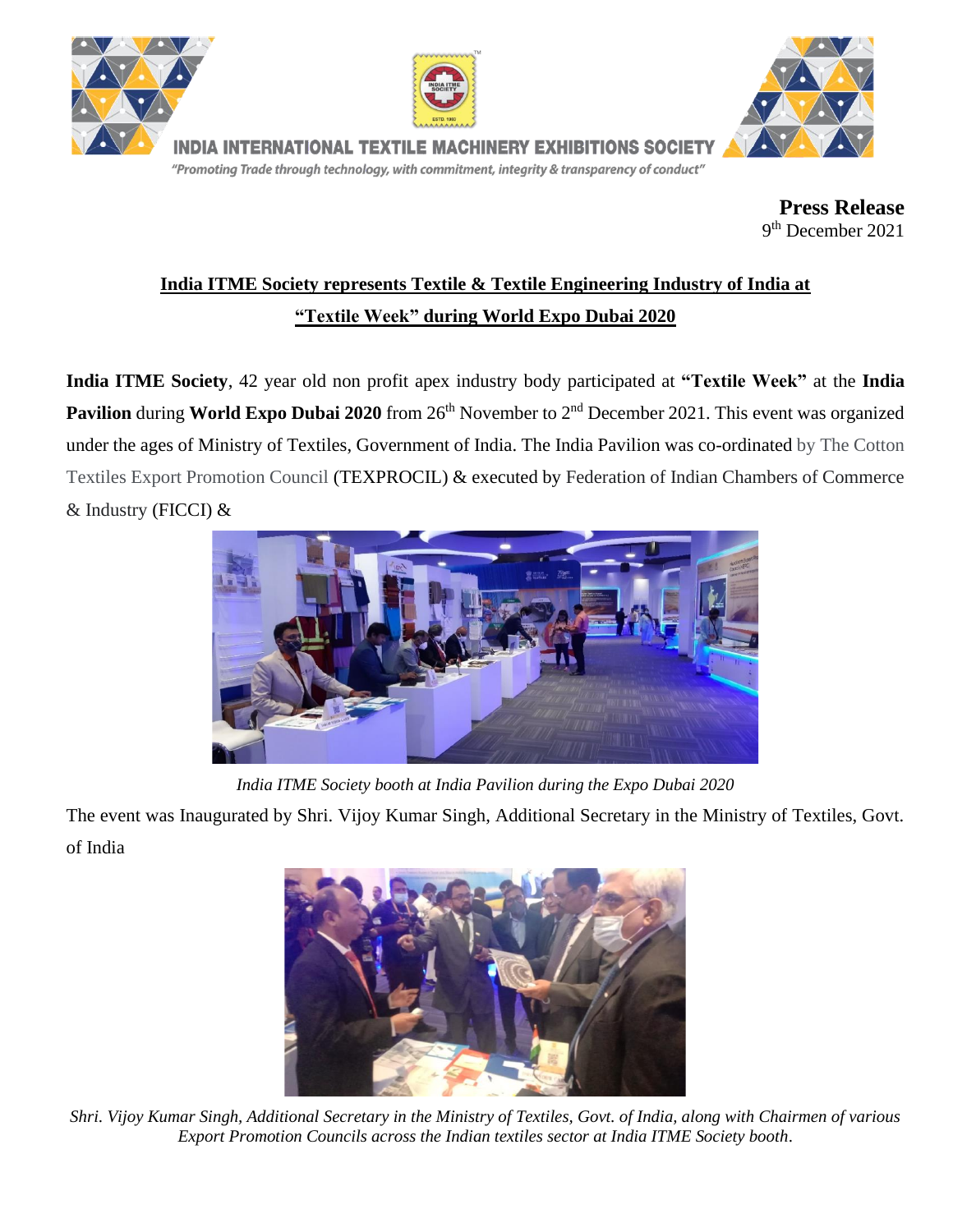India ITME Society utilized the World Expo Dubai 2020 platform to portray India as the key hub for manufacturing & sourcing of the Textile & Textile Engineering Industry across the globe. Many multinational machinery manufacturing companies in Spinning, Weaving & Processing segments viz. **Lakshmi Machine Works, Lakshmi Card Clothing, Jacobi Machinery, Simta Clear Coats, Simta Machinery & Simta Manufacturing, Staubli India Pvt. Ltd. & Texfab Engineers (I)** participated under the umbrella of India ITME Society.

India ITME Society facilitated affordable participation and advertisement for the above mentioned Indian Textile Engineering industry companies whereby they could promote their brand and connect to the global delegates, officials and visitors at India ITME Society booth. It was an excellent opportunity for Indian Machinery and accessories manufacturing companies to showcase through a digital presentation and brochure display for the duration of 7 days of the World Expo Dubai 2020.

During the seven days of the event there were various informative conferences & presentations. An interactive session on the 'Sourcing and Investment Destination for Textiles Production Linked Incentive (PLI) Scheme - A Game Changer' was organised. The objective of the interaction was to project India's commitment towards attracting investments in the Textile Sector so as to enhance production and thereby exports.



*(PLI) Scheme. of India by Indian Textile Sector.*



*Presentation on India the Sourcing and investment Conference on "Deepening Engagement with and UAE World" Destination for Textile Production linked Incentive to discuss business & Investments in the Textile Industry*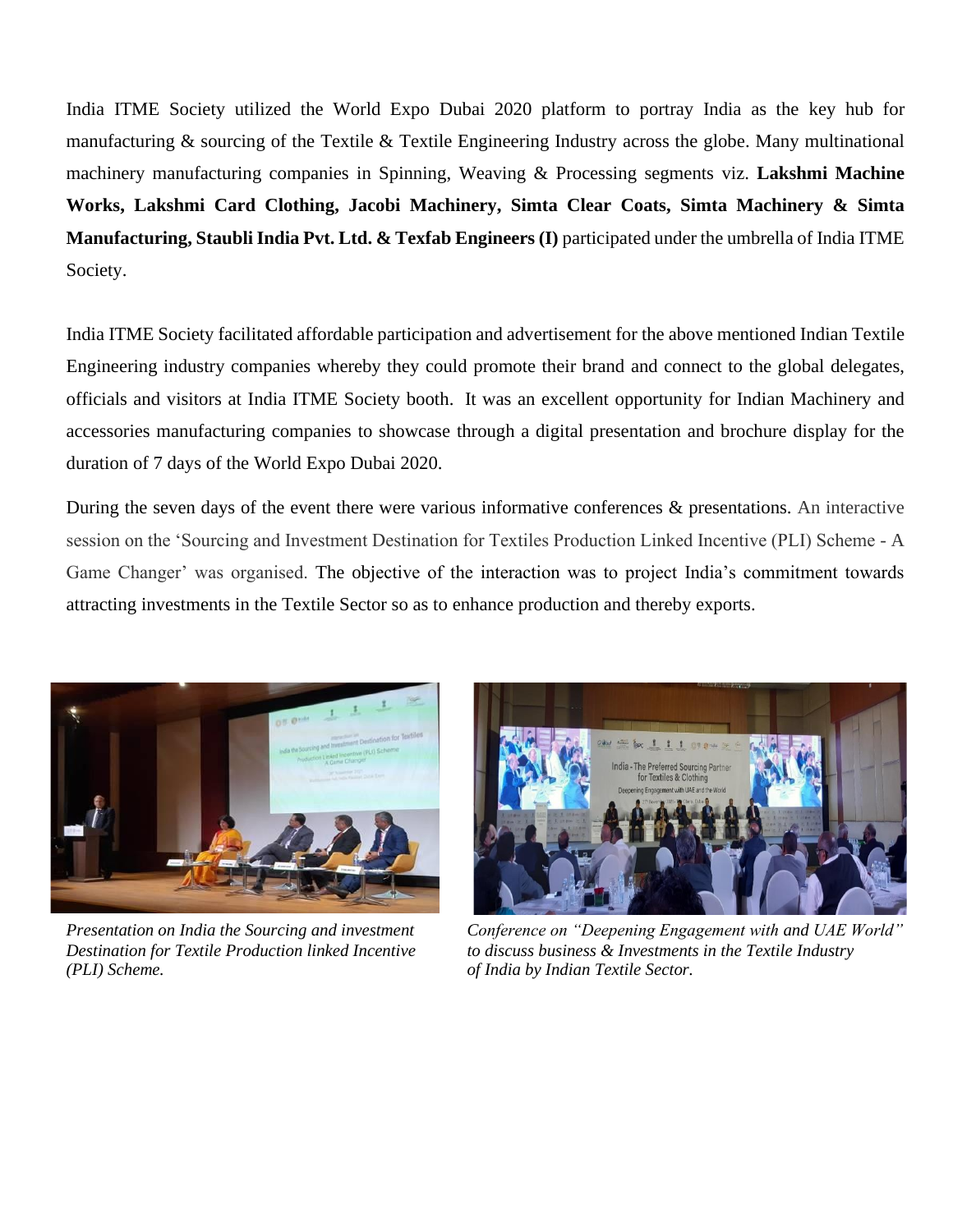Mr. Ammey Kuware, Deputy Manager - Accounts & Mr. Nitin Pachpande, Head - Event Planning & Coordination represented the event on behalf of India ITME Society.





*H. E. Dr Aman Puri, Consul General India, with Team India ITME Society Dubai-UAE with Team India ITME Society*

*Mr. Balvinder Singh Sawhney, Assistant Secretary General, FICCI with* 

They also had many fruitful meetings with high-end Govt Officials & Industry Members as below

- Ms. Sonia Sukhrani, Project & Sales Director, Ms Bhavna Nihalani, Director, Organizer of International Apparel & Textile Fair.
- Mr Jai Awtani Honorary Joint Secretary and Mr Jagdish Amarnani Honorary Vice Chairman of TEXMAS- Textile Association

During the seven days, Team India ITME Society got an opportunity to promote India Textile & Textile Engineering Industry not only at World Expo Dubai 2020 but also at Various Country Pavilions viz. Portugal, Canada, Philippians, Austria, Saudi Arabia, Belarus, Luxembourg, Egypt, Switzerland, Colombia, Indonesia, Kazakhstan, Azerbaijan, Uzbekistan, UAE, Kuwait, Israel, Czech Republic and at Apparel & Textile Fair held from 28 to 30 November 2021 at World Trade Center Dubai





 *World Trade Center, Dubai Shri. Vijoy Kumar Singh, Additional Secretary, Ministry of Textiles with delegates at International Apparel & Textile Fair*